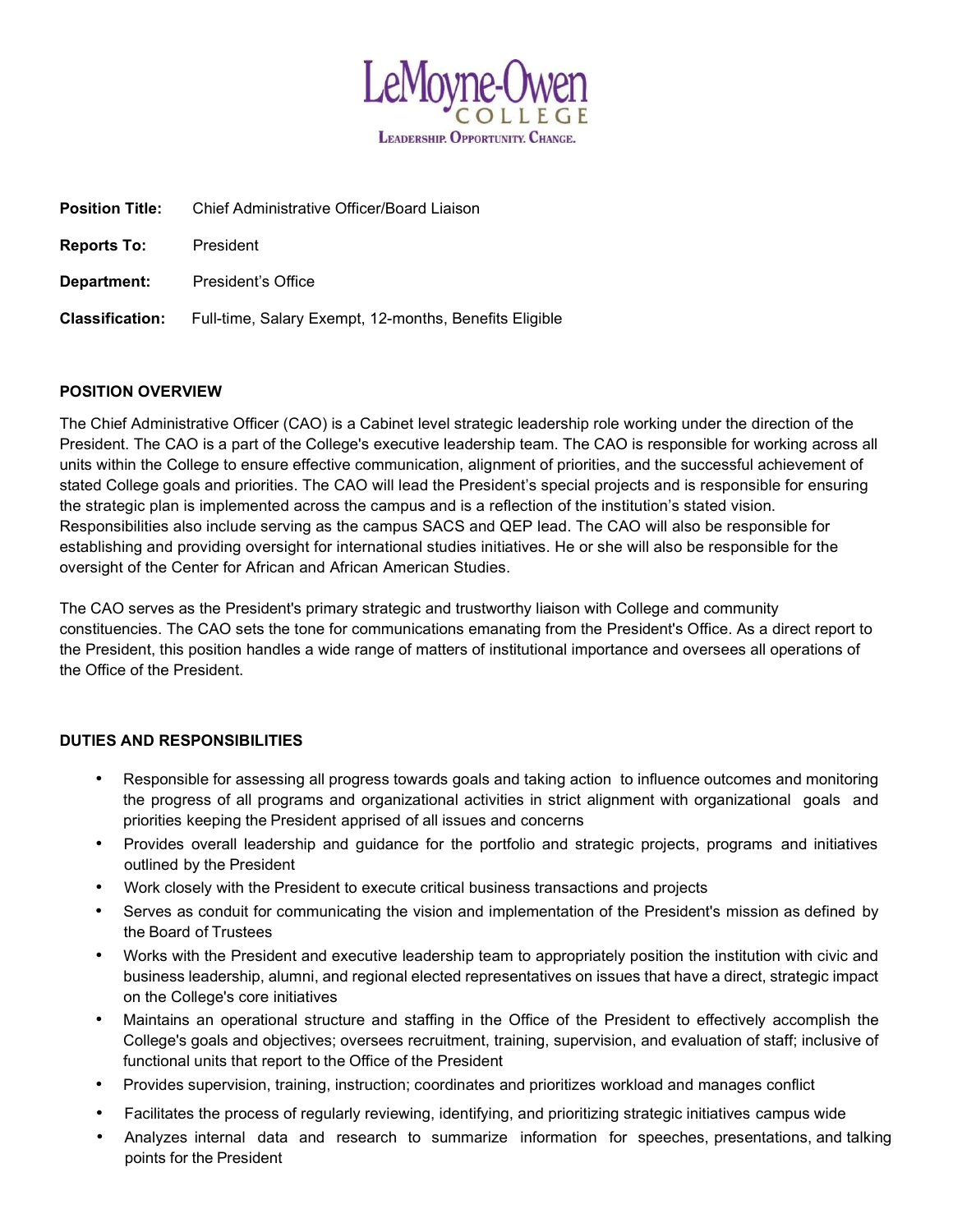- Manages and anticipates the needs of the President; manages internal and external communications for the Office of the President; review correspondence and draft responses for the President as appropriate, or forwards to the appropriate person for response and/or reply. Ensures information flow to and from the President's Office, via all types of venues (forums, correspondence, speeches, conferences, retreats, etc.)
- Acts as the President's representative and ambassador to internal and external constituents as directed by the President. Represents the President and the Office of the President as appropriate on certain College committees
- Conducts research and prepares analytical reports or assists the President in developing reports, presentations, speeches, publications, and educational materials. Performs ad-hoc analysis and decision support for the President
- Participates in major College policy and administrative decisions through Administrative Council, weekly meetings, and special sessions. Builds and coordinates with the President the contents of agendas for each meeting
- Maintains minutes for Executive Committee meetings (VPs)
- Campus lead for international studies initiatives
- Oversight of the Center for African and African American Studies
- Teach one course per semester as needed
- Key liaison for the Board of Trustees with an essential relationship with the Chair of the Board, Board Officers, and Board Members. Serve in an advisory capacity for the Board and the President, as needed
- Support the Board of Trustees in organizing the annual calendar of events to include, but not limited to, Board Meetings, Executive Board Meetings, Retreats, Committee meetings
- Serve as a conduit for the general campus, faculty, and alumni to communicate with the Board of Trustees as a body and as individual members
- Proactively keep the Board aware of campus matters and events where there are opportunities for board members to engage effectively
- Other duties as assigned or directed

## MINIMUM QUALIFICATIONS

- Terminal Degree in business, higher education, or a related field from an accredited College or University
- At least 4 years of experience in a management position within higher education working at a senior level making independent judgments reporting to a high producer in a fast-paced environment
- Demonstrated ability to effectively coordinate activities within an executive office
- Increasing responsibility working with higher education executives at an academic institution
- Proven experience handling highly confidential and sensitive materials and situations
- Experience coordinating international studies and exchange programming

# KNOWLEDGE, SKIILS, AND ABILITIES

- Exceptional people skills and high level of proficiency in written and oral communication skills producing high quality products under tight deadlines
- Experience building and managing budgets and business models
- Experience developing visual depictions of data trends and data analysis
- Strong organizational skills and sound judgment toward successful management of multiple priorities and deadlines
- Flexibility and the ability to work evenings and weekends as needed
- Ability to master a wide range of relationships, tasks, and perspective
- Demonstrate strong problem-solving skills and proficient technical skills
- Ability to work independently, prioritize work, and manage multiple and competing priorities while meeting deadlines